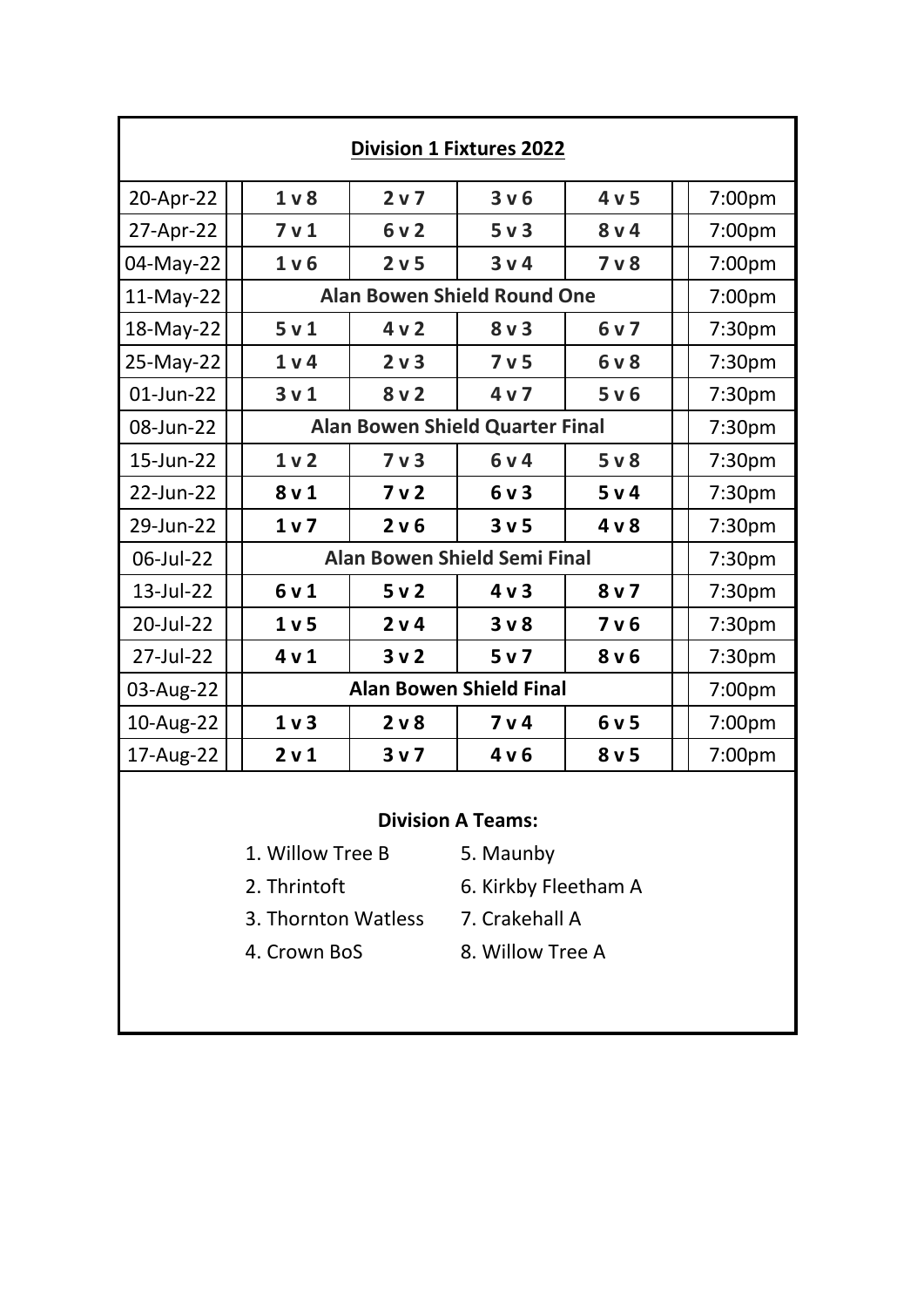| <b>Division 2 Fixtures 2022</b>             |                                        |                  |                  |                  |                    |  |  |
|---------------------------------------------|----------------------------------------|------------------|------------------|------------------|--------------------|--|--|
| 20-Apr-22                                   | 1 <sub>v</sub>                         | 2 v 7            | 3 v 6            | 4v5              | 7:00pm             |  |  |
| 27-Apr-22                                   | 7 <sub>v</sub> 1                       | 6v2              | 5 <sub>v</sub> 3 | 8 <sub>v</sub> 4 | 7:00pm             |  |  |
| 04-May-22                                   | 1 <sub>v</sub> 6                       | 2 <sub>v</sub> 5 | 3v4              | 7 <sub>v</sub>   | 7:00pm             |  |  |
| 11-May-22                                   | <b>Alan Bowen Shield Round One</b>     |                  |                  |                  |                    |  |  |
| 18-May-22                                   | 5v1                                    | 4v2              | 8v3              | 6v7              | 7:30pm             |  |  |
| 25-May-22                                   | 1 <sub>v</sub>                         | 2 <sub>v</sub> 3 | 7 <sub>v</sub> 5 | 6 v 8            | 7:30pm             |  |  |
| 01-Jun-22                                   | 3v1                                    | 8v2              | 4v7              | 5 v 6            | 7:30pm             |  |  |
| 08-Jun-22                                   | <b>Alan Bowen Shield Quarter Final</b> |                  |                  |                  |                    |  |  |
| 15-Jun-22                                   | 1 <sub>v</sub> 2                       | 7 <sub>v</sub>   | 6v4              | $5v$ 8           | 7:30pm             |  |  |
| 22-Jun-22                                   | 8 <sub>v</sub> 1                       | 7 <sub>v</sub> 2 | 6v3              | 5 v 4            | 7:30pm             |  |  |
| 29-Jun-22                                   | 1 <sub>v</sub>                         | 2 v 6            | 3 <sub>v</sub> 5 | 4 <sub>v</sub>   | 7:30 <sub>pm</sub> |  |  |
| 06-Jul-22                                   | <b>Alan Bowen Shield Semi Final</b>    |                  |                  |                  |                    |  |  |
| 13-Jul-22                                   | 6v1                                    | 5v2              | 4v3              | 8 <sub>v</sub>   | 7:30pm             |  |  |
| 20-Jul-22                                   | 1 <sub>v</sub> 5                       | 2 v 4            | 3 <sub>v</sub>   | 7 <sub>v</sub> 6 | 7:30pm             |  |  |
| 27-Jul-22                                   | 4v1                                    | 3v2              | 5 <sub>v</sub>   | 8v6              | 7:30pm             |  |  |
| <b>Alan Bowen Shield Final</b><br>03-Aug-22 |                                        |                  |                  |                  | 7:00pm             |  |  |
| 10-Aug-22                                   | 1 <sub>v</sub>                         | $2v$ 8           | 7 <sub>v</sub> 4 | 6v5              | 7:00pm             |  |  |
| 17-Aug-22                                   | 2 <sub>v</sub> 1                       | 3 <sub>v</sub>   | 4v6              | 8 <sub>v</sub> 5 | 7:00pm             |  |  |
| <b>Division B Teams:</b>                    |                                        |                  |                  |                  |                    |  |  |
| 1. Burneston A                              |                                        |                  | 5. Hackforth     |                  |                    |  |  |
| 2. Hunton                                   |                                        |                  | 6. The Standard  |                  |                    |  |  |

- 3. Kirkby Fleetham B 7. Fearby
- 4. Crakehall B 8. Burneston B
-